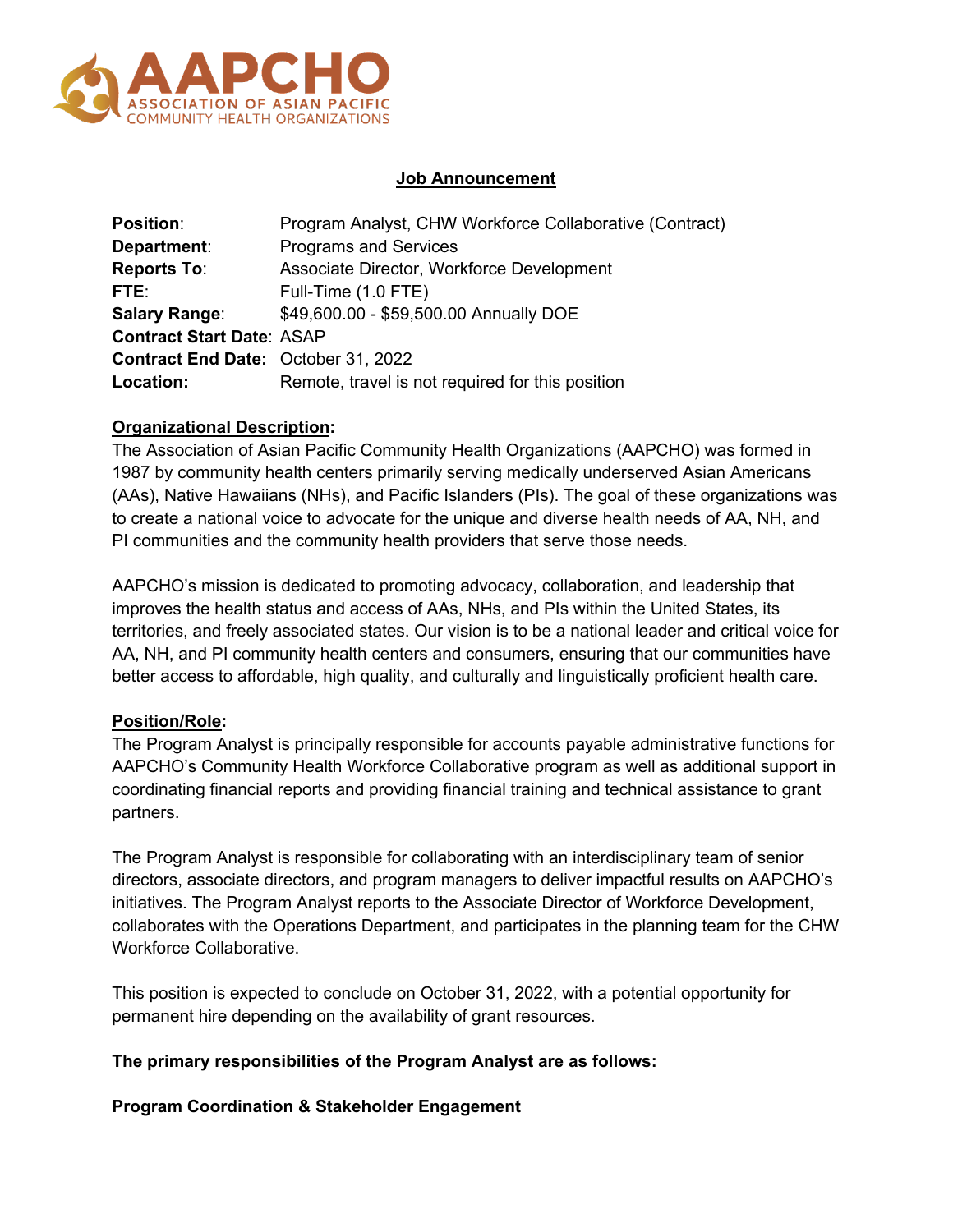

- Manage the full accounts payable cycle from receipt of invoices to payment; including coding invoices, obtaining approval, and preparing invoices for AAPCHO's accounting system for the Community Health Workforce Collaborative program
- Ensure all accounts payable policies and procedures are adhered to
- Responsible for imaging and preparation of records for retention of all CHW accounts payable documents
- Contract management and tracking of subcontracts for the program
- Participate in vendor relations and building of effective partnerships
- Partner with Operations Department to identify and implement process improvements
- Assist Operations with gathering support for all audits
- Investigate and resolves problems associated with processing of invoices
- Receives, researches, and resolves a variety of routine internal and external inquiries concerning account status, including communicating the resolution of discrepancies to appropriate persons
- Offer effective solutions to business problems

### **Financial Administration and Analysis**

- Analyze financial documents and create monthly compliance reports for project directors
- Write formal correspondence to various stakeholders, including sub-recipient organizations, contractors, and consultants
- Maintain files and information organization systems through cloud-based programs
- Calculate and track payments, invoices, upcoming expenses, and current expenses

### **QUALIFICATIONS:**

- Motivated, resourceful and flexible individual with ability to multitask. Fast learner comfortable working individually and as a team member in a fast-paced and changing environment.
- Minimum of 1 year of experience managing federal, state, and local grants management processes.
- Minimum of 1 year of experience working within a community health center setting or directly with community health centers.
- Minimum 3-10 years of experience directly related to the duties and responsibilities specified.
- Commitment and experience working within and/or directing health equity-centered programming and services. Knowledgeable about public health issues including the Social Determinants of Health that impact AA and NH/PI communities strongly preferred.
- Bachelor's Degree in any field relating to accounting
- Extraordinary detail-oriented with excellent organizational and strategic planning skills, with the ability to assess, prioritize and manage a varied and demanding workload under pressure and with tight deadlines, while maintaining a high bar for quality.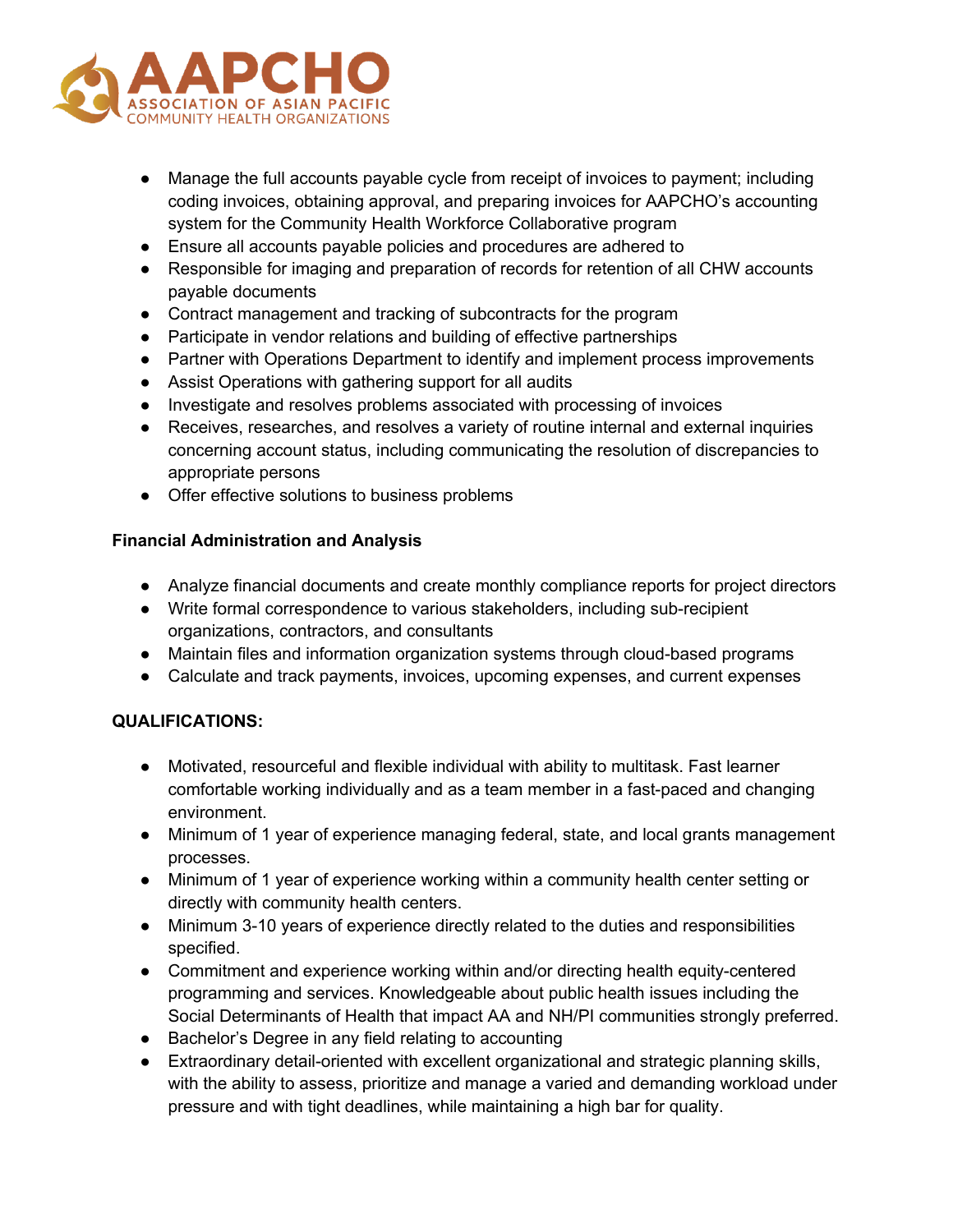

- Experience with program development, management, and evaluation preferred.
- Possess excellent written and verbal communications skills.
- Possess excellent task-management and organizational skills.
- Possess excellent creative problem solving and leadership skills.
- Proficiency with MS Office, Mac OSX and management and conferencing technologies (e.g., Microsoft Teams, Google Meet, Zoom, etc.) preferred or willing and able to learn quickly.
- Must support and demonstrate ability to implement the mission and goals of AAPCHO.

### **OUR VALUES**

The following shared values underlie every aspect of AAPCHO and its member health centers' functions and operations:

- *Health care is a right not a privilege* All people must have access to affordable quality care, regardless of language, culture, immigration status and ability to pay. No one is turned away due to inability to pay and our services and policies are designed to eliminate barriers and provide access to all.
- *Wellness* Health is much more than the absence of disease. It includes physical, mental and spiritual well-being for individuals, families and communities. We acknowledge and respect different definitions of wellness and health within our communities.
- *Community Accountability and Empowerment* Communities are the experts on their own health and essential participants in the health of their communities, families and selves. Our services and programs are informed by and responsive to community voices.
- *Diversity as Strength*  AA and NHPI communities are rich in diversity of language, cultural heritage, spirituality, history, experience, health beliefs and practices. Many have undergone the hardships of war, colonization, poverty, or immigration to a foreign land. We honor and value the strengths of every culture and individual.
- *Collaboration Among Communities of Color* Communities of color share a history of disparities and exclusion as well as a common interest in health and health care equity. Through collaboration, we learn from each other and grow stronger, while overcoming distrust and divisions that are fostered by competition for limited resources.

To learn more about our policy principles, read them here.

AAPCHO is an equal opportunity employer and provides opportunities to all applicants without regard to race, color, religion, gender, sexual orientation, gender identity or expression, national origin, age, genetic information, disability, or veteran status.

### **APPLICATION PROCEDURES:**